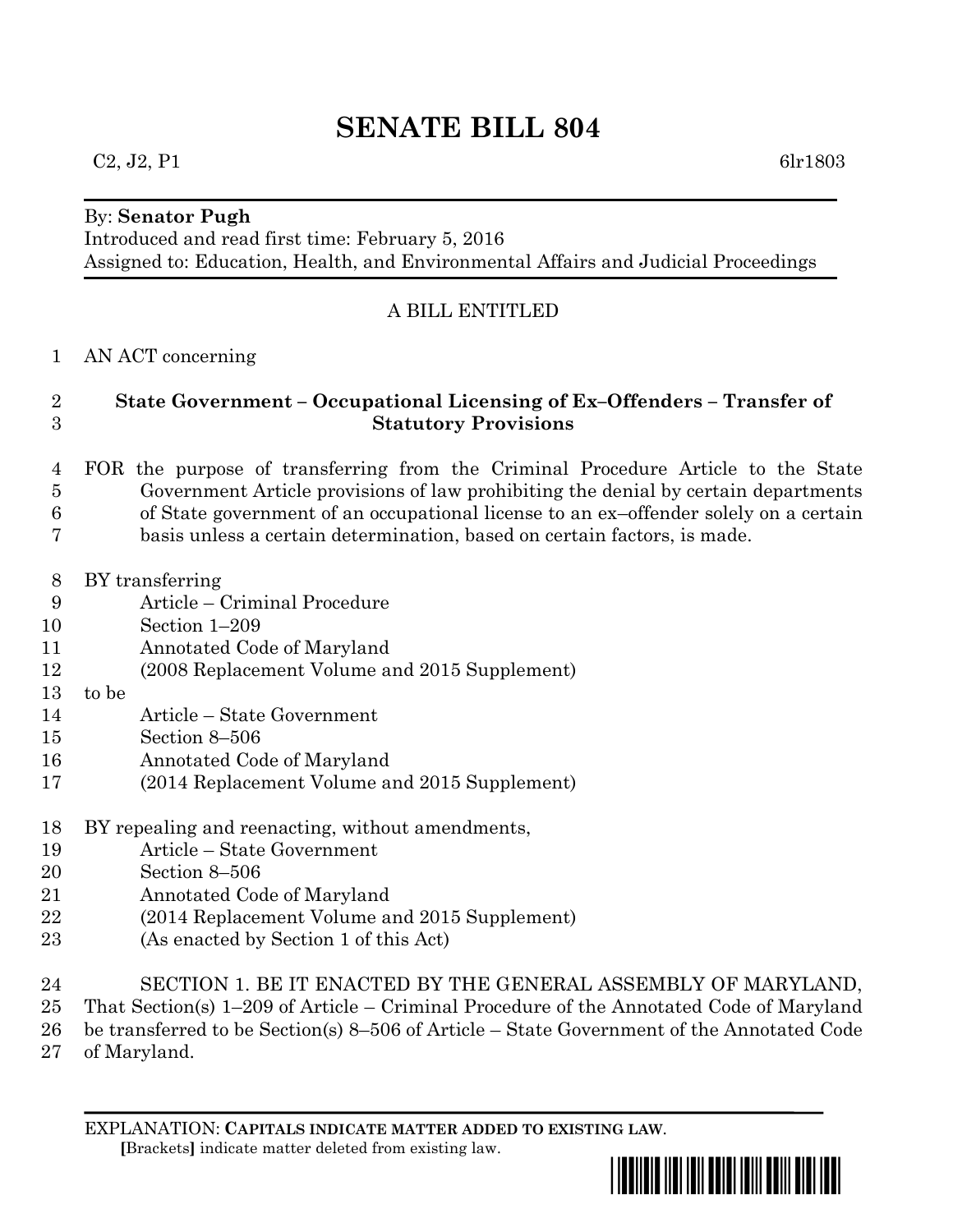|                     | $\overline{2}$<br><b>SENATE BILL 804</b>                                                                                                                                                                                                                |       |                                                                      |
|---------------------|---------------------------------------------------------------------------------------------------------------------------------------------------------------------------------------------------------------------------------------------------------|-------|----------------------------------------------------------------------|
| 1<br>$\overline{2}$ | SECTION 2. AND BE IT FURTHER ENACTED, That the Laws of Maryland read<br>as follows:                                                                                                                                                                     |       |                                                                      |
| $\boldsymbol{3}$    |                                                                                                                                                                                                                                                         |       | <b>Article - State Government</b>                                    |
| 4                   | $8 - 506.$                                                                                                                                                                                                                                              |       |                                                                      |
| $\overline{5}$      | (a)<br>(1)                                                                                                                                                                                                                                              |       | In this section, "department" means:                                 |
| 6                   |                                                                                                                                                                                                                                                         | (i)   | the Department of Agriculture;                                       |
| 7                   |                                                                                                                                                                                                                                                         | (ii)  | the Department of the Environment;                                   |
| 8                   |                                                                                                                                                                                                                                                         | (iii) | the Department of Health and Mental Hygiene;                         |
| 9                   |                                                                                                                                                                                                                                                         | (iv)  | the Department of Human Resources;                                   |
| 10                  |                                                                                                                                                                                                                                                         | (v)   | the Department of Labor, Licensing, and Regulation; or               |
| 11                  |                                                                                                                                                                                                                                                         | (vi)  | the Department of Public Safety and Correctional Services.           |
| 12<br>13            | "Department" includes any unit of a department specified in paragraph<br>(2)<br>(1) of this subsection.                                                                                                                                                 |       |                                                                      |
| 14<br>15            | This section does not apply to a person who was previously convicted of a crime<br>(b)<br>of violence, as defined in $\S 14-101$ of the Criminal Law Article.                                                                                           |       |                                                                      |
| 16<br>17<br>18      | It is the policy of the State to encourage the employment of nonviolent<br>$\left( \mathrm{c}\right)$<br>ex-offenders and remove barriers to their ability to demonstrate fitness for occupational<br>licenses or certifications required by the State. |       |                                                                      |
| 19<br>20<br>21      | (d)<br>A department may not deny an occupational license or certificate to an<br>applicant solely on the basis that the applicant has previously been convicted of a crime,<br>unless the department determines that:                                   |       |                                                                      |
| 22<br>$23\,$        | there is a direct relationship between the applicant's previous<br>(1)<br>conviction and the specific occupational license or certificate sought; or                                                                                                    |       |                                                                      |
| 24<br>$25\,$        | the issuance of the license or certificate would involve an unreasonable<br>(2)<br>risk to property or to the safety or welfare of specific individuals or the general public.                                                                          |       |                                                                      |
| 26<br>$27\,$        | In making the determination under subsection (d) of this section, the<br>(e)<br>department shall consider:                                                                                                                                              |       |                                                                      |
| 28                  | (1)                                                                                                                                                                                                                                                     |       | the policy of the State expressed in subsection (c) of this section; |